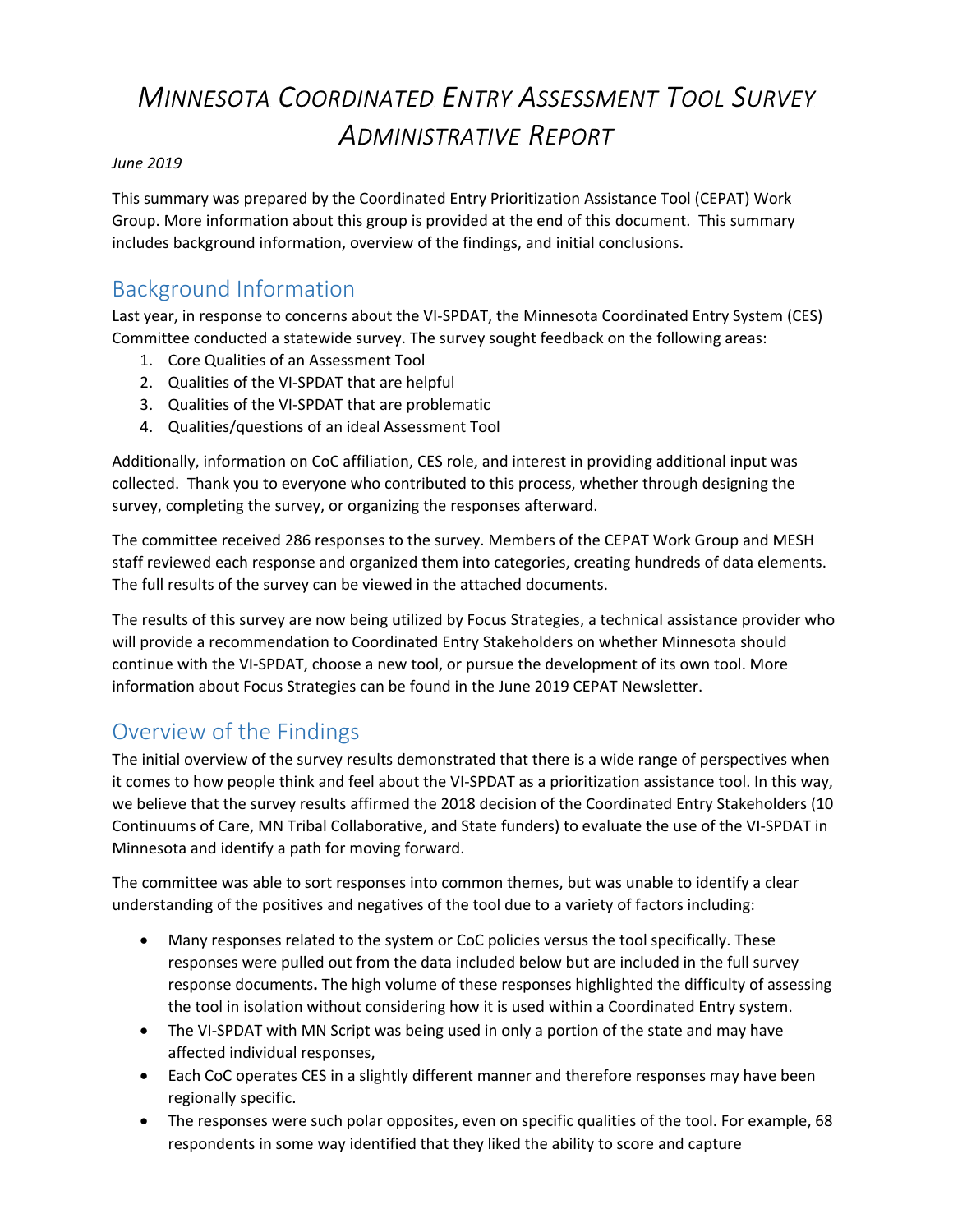vulnerabilities through the VI-SPDAT while 110 responded that they felt like the tool did not lead to accurate referrals.

Below is a summary of feedback received, organized into three groups:

- What respondents liked about the tool
- What respondents didn't like about the tool
- Characteristics of an ideal tool

| <b>What Respondents Liked</b>            | 189 |
|------------------------------------------|-----|
| Ability to score/capture vulnerabilities | 68  |
| Works for clients                        | 56  |
| Accuracy of score/accurate referrals     | 34  |
| Ease of use                              | 25  |
| Everything                               |     |
| The tool is validated                    |     |

| <b>What Respondents Didn't Like</b> | 216 |
|-------------------------------------|-----|
| Inaccuracy of score/referrals       | 110 |
| Wording of questions                | 68  |
| Scoring function                    | 19  |
| Length of questions and tool        | 13  |
| Opposed to concept of scoring       |     |

| <b>Characteristics of an Ideal Tool</b> | 245            |
|-----------------------------------------|----------------|
| More/new questions                      | 159            |
| Fewer questions                         | 10             |
| Wording of questions                    | 27             |
| Criteria/scoring                        | 20             |
| Current tool is ideal                   | 12             |
| Tweak vispdat                           | 10             |
| No new tool, no tool at all             | 5              |
| Go back to pre-CES assessments/process  | $\mathfrak{p}$ |

## Initial Conclusions and Next Steps

While it was helpful to further understand the things that people liked and didn't like about the VI-SPDAT, additional information is needed to fully understand if a change in a tool is needed, including how it fits into the entire system. This is the work that is being pursued by Focus Strategies and the CEPAT workgroup. CoC policies, people's level of training, and what version of the VI-SPDAT they were using (original or MN Script) impacted their responses. Since the VI-SPDAT is a prioritization assistance tool and only one aspect of the prioritization process, it is hard to get responses that are exclusively about the tool.

The Coordinated Entry Prioritization Assistance Tool Work Group will continue to support the work of Focus Strategies. Through the review of this data and initial conversations with Focus Strategies, the CEPAT Work Group is recommending that this work include, but is not limited to:

Conducting small focus groups or surveys with targeted stakeholder groups;